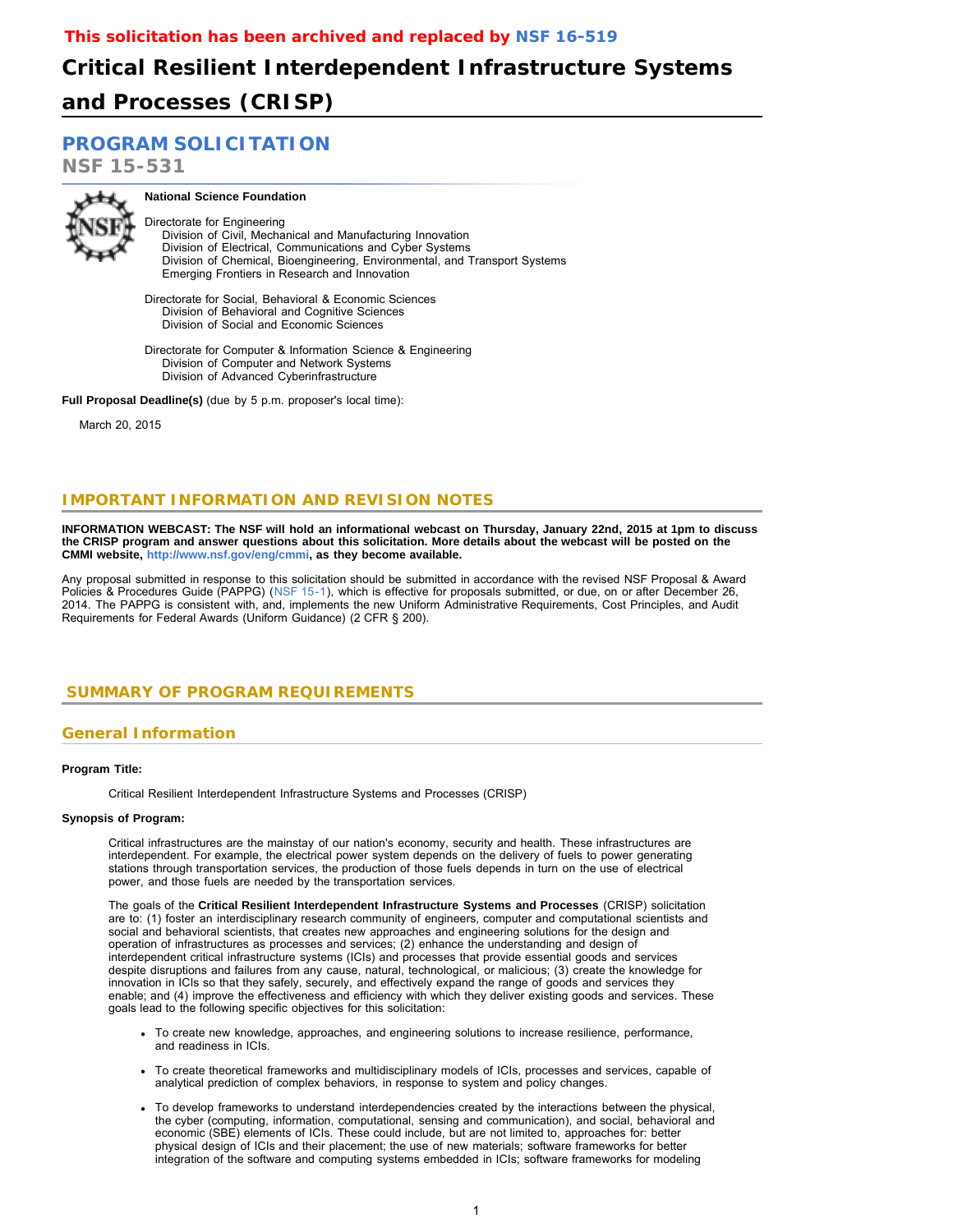and simulation, management, monitoring and control of interdependent ICIs; and novel software engineering methodologies.

To understand organizational, social, psychological, legal, and economic obstacles to improving ICIs, and identifying strategies for overcoming those obstacles.

The CRISP solicitation seeks proposals with transformative ideas that will ensure ICI services are effective, efficient, dependable, adaptable, resilient, safe, and secure. Successful proposals are expected to study multiple infrastructures focusing on them as interdependent systems that deliver services, enabling a new interdisciplinary paradigm in infrastructure research. To meet the interdisciplinary criterion, proposals must broadly integrate across engineering, computer, information and computational science, and the social, behavioral and economic (SBE) sciences. **Proposals that do not meet this criterion may be returned without review.** Projects supported under this solicitation may undertake the collection of new data or use existing curated data depending on the category of award, and must recognize that a primary objective is integrative, predictive modeling that can use the data to validate the models and that can be integrated into decision making.

See Section X, Appendix for frequently asked questions (FAQs).

#### **Cognizant Program Officer(s):**

*Please note that the following information is current at the time of publishing. See program website for any updates to the points of contact.*

- Elise Miller-Hooks, ENG/CMMI, telephone: (703) 292-2162, email: [elisemh@nsf.gov](mailto:elisemh@nsf.gov)
- Bruce Hamilton, ENG/CBET, telephone: (703) 292-7066, email: [bhamilto@nsf.gov](mailto:bhamilto@nsf.gov)
- Robert E. O'Connor, SBE/SES, telephone: (703) 292-7263, email: [roconnor@nsf.gov](mailto:roconnor@nsf.gov)
- Rajiv Ramnath, CISE/ACI, telephone: (703) 292-4776, email: [rramnath@nsf.gov](mailto:rramnath@nsf.gov)
- Sudipta Sarangi, SBE/SES, telephone: (703) 292-8202, email: [ssarangi@nsf.gov](mailto:ssarangi@nsf.gov)
- Gurdip Singh, CISE/CNS, telephone: (703) 292-8061, email: [gsingh@nsf.gov](mailto:gsingh@nsf.gov)
- Dennis E. Wenger, ENG/CMMI, telephone: (703) 292-8606, email: [dwenger@nsf.gov](mailto:dwenger@nsf.gov)

#### **Applicable Catalog of Federal Domestic Assistance (CFDA) Number(s):**

- 47.041 --- Engineering
- 47.070 --- Computer and Information Science and Engineering
- 47.075 --- Social Behavioral and Economic Sciences

### **Award Information**

#### **Anticipated Type of Award:** Standard Grant

#### **Estimated Number of Awards:** 20

Two categories of awards are anticipated for this solicitation: Type 1 and Type 2. The number of awards in each category will be dependent on the overall mix of proposals and the degree to which they meet the solicitation goals, Merit Review Criteria and Solicitation Specific Review Criteria. We anticipate up to approximately 15 Type 1 awards and up to approximately 10 Type 2 awards.

#### **Anticipated Funding Amount:** \$20,000,000

Type 1 Awards: Projects will be of 3 years in duration with a maximum total budget of \$500,000.

Type 2 Awards: Projects will be of 3-4 years in duration with a total budget ranging from \$1 million to \$2.5 million.

### **Eligibility Information**

#### **Who May Submit Proposals:**

Proposals may only be submitted by the following:

Universities and Colleges - Universities and two- and four-year colleges (including community colleges) accredited in, and having a campus located in, the US acting on behalf of their faculty members. Such organizations also are referred to as academic institutions.

#### **Who May Serve as PI:**

Because this program is meant to support interdisciplinary research, a minimum of three investigators is required per project, including the Principal Investigator (PI) and two or more co-Investigators from the lead or participating institutions. Persons named as PI or co-PI must be eligible to serve as such on NSF proposals submitted through their respective institutions. In order to ensure an interdisciplinary approach to studying ICIs, proposals should include and clearly identify at least one PI or co-PI who is an engineer, at least one who is a computer, information or computational scientist, and at least one who is a social, economic or behavioral scientist. Additional co-PIs or senior personnel may be added to cover other interdisciplinary needs of the project. The appropriateness of the research team's disciplinary composition and expertise should be justified and will be a factor in the merit review of the proposal (see Additional Review Criteria section).

#### **Limit on Number of Proposals per Organization:**

There are no restrictions or limits.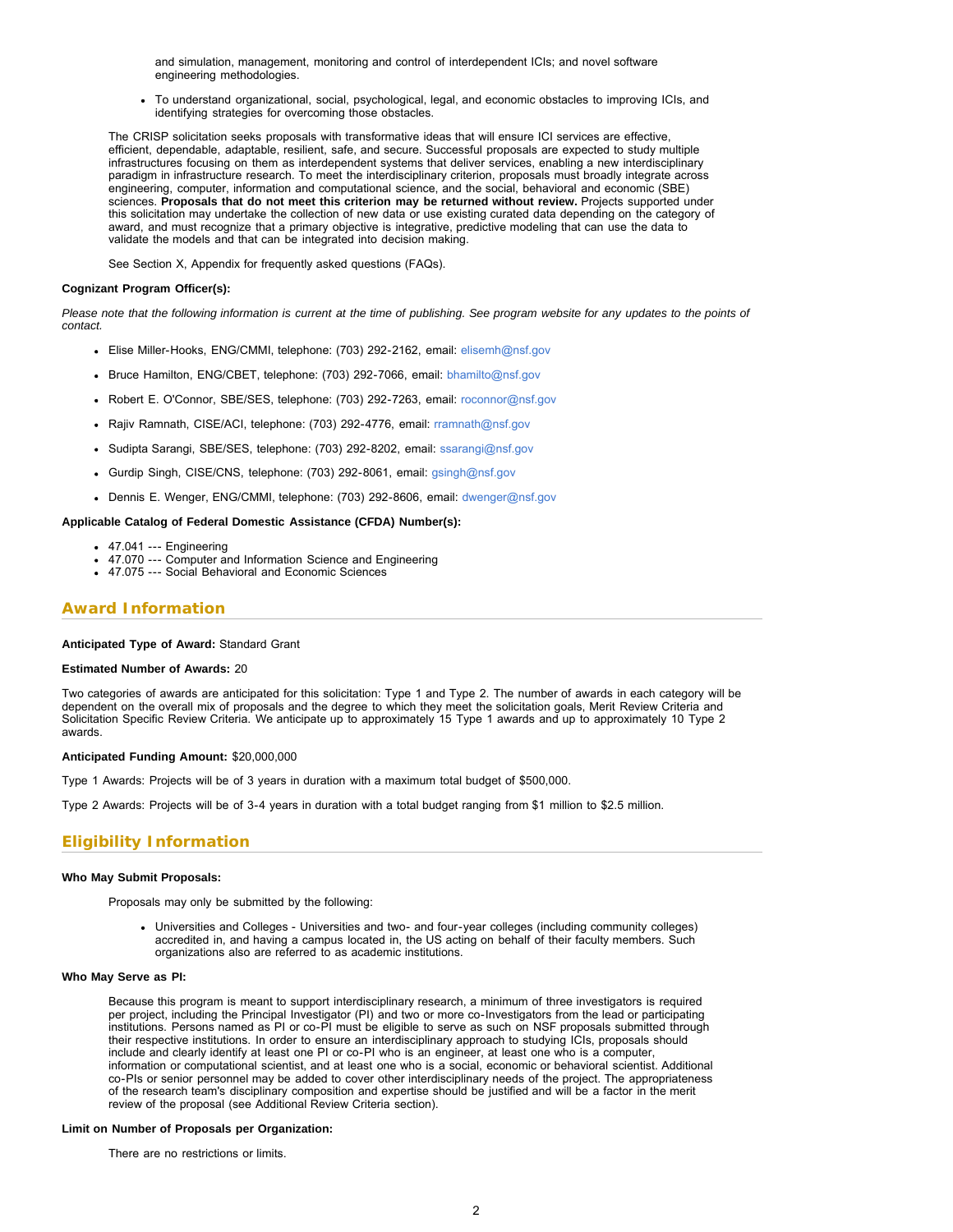#### **Limit on Number of Proposals per PI or Co-PI:** 2

An individual may appear as a Principal Investigator (PI), co-PI, other senior personnel or investigator only on one Type 1 and one Type 2 CRISP proposal. This limitation includes proposals submitted by a lead organization, any sub-award submitted as part of a proposal, or any collaborative proposal submitted as separate submissions from multiple organizations. **All proposals and collaborative proposals that include a PI, co-PI or other senior personnel or investigator who does not meet these limits will be returned without review.**

### **Proposal Preparation and Submission Instructions**

#### **A. Proposal Preparation Instructions**

- **Letters of Intent:** Not required
- **Preliminary Proposal Submission:** Not required
- **Full Proposals:**
	- Full Proposals submitted via FastLane: NSF Proposal and Award Policies and Procedures Guide, Part I: Grant Proposal Guide (GPG) Guidelines apply. The complete text of the GPG is available electronically on the NSF website at: [http://www.nsf.gov/publications/pub\\_summ.jsp?ods\\_key=gpg.](http://www.nsf.gov/publications/pub_summ.jsp?ods_key=gpg)
	- Full Proposals submitted via Grants.gov: NSF Grants.gov Application Guide: A Guide for the Preparation and Submission of NSF Applications via Grants.gov Guidelines apply (Note: The NSF Grants.gov Application Guide is available on the Grants.gov website and on the NSF website at: [http://www.nsf.gov/publications/pub\\_summ.jsp?](http://www.nsf.gov/publications/pub_summ.jsp?ods_key=grantsgovguide) [ods\\_key=grantsgovguide\)](http://www.nsf.gov/publications/pub_summ.jsp?ods_key=grantsgovguide).

#### **B. Budgetary Information**

- **Cost Sharing Requirements:** Inclusion of voluntary committed cost sharing is prohibited.
- **Indirect Cost (F&A) Limitations:** Not Applicable
- **Other Budgetary Limitations:** Other budgetary limitations apply. Please see the full text of this solicitation for further information.

#### **C. Due Dates**

**Full Proposal Deadline(s)** (due by 5 p.m. proposer's local time):

March 20, 2015

### **Proposal Review Information Criteria**

**Merit Review Criteria:** National Science Board approved criteria. Additional merit review considerations apply. Please see the full text of this solicitation for further information.

### **Award Administration Information**

**Award Conditions:** Additional award conditions apply. Please see the full text of this solicitation for further information.

<span id="page-2-0"></span>**Reporting Requirements:** Standard NSF reporting requirements apply.

### **TABLE OF CONTENTS**

**[Summary of Program Requirements](#page-0-0)**

- I. **[Introduction](#page-3-0)**
- II. **[Program Description](#page-3-1)**
- III. **[Award Information](#page-4-0)**
- IV. **[Eligibility Information](#page-4-1)**
- V. **[Proposal Preparation and Submission Instructions](#page-5-0)**
	- A. [Proposal Preparation Instructions](#page-5-0)
	- B. [Budgetary Information](#page-6-0)
	- C. [Due Dates](#page-6-1)
	- D. [FastLane/Grants.gov Requirements](#page-6-2)
- VI. **[NSF Proposal Processing and Review Procedures](#page-6-3)**
	- A. [Merit Review Principles and Criteria](#page-7-0)
	- B. [Review and Selection Process](#page-8-0)
- VII. **[Award Administration Information](#page-8-1)**
	- A. [Notification of the Award](#page-8-2)
	- B. [Award Conditions](#page-9-0)
	- C. [Reporting Requirements](#page-9-1)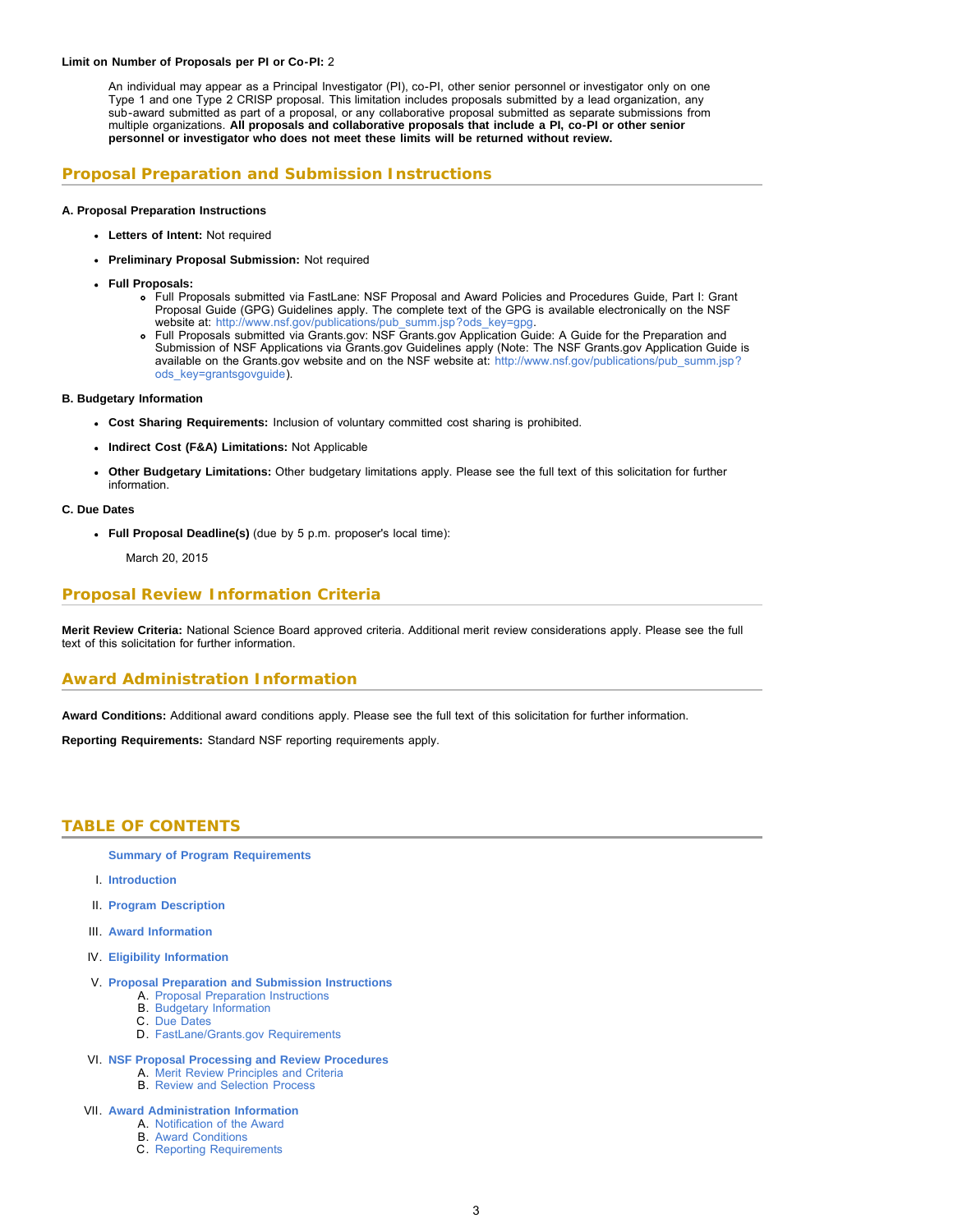- VIII. **[Agency Contacts](#page-9-2)**
- IX. **[Other Information](#page-10-0)**
- X. **[Appendix](#page-11-0)**

### <span id="page-3-0"></span>**I. INTRODUCTION**

The economic competitiveness and societal well-being of the United States depends upon the affordability, availability, quality and resilience of the goods and services that its infrastructures provide. These infrastructures in turn are dependent on each other for their functions. An infrastructure is defined as a network of human-made systems and processes that function cooperatively and synergistically to produce and distribute a continuous flow of essential goods and services. For example, the electrical power system depends on the delivery of fuels to power generating stations through transportation services, the production of those fuels depends in turn on the use of electrical power, and those fuels are needed by the transportation services. The disruption of electrical power impacts water, emergency services, finance, and government services, among others. All of these services are in turn dependent on computing, networking, data and control services provided by complex, multi-scale interdependent systems and software, which cannot function without power. This creates a complex set of interdependencies between infrastructure services that are challenging to conceptualize, understand, model and design across multiple scales.

Our view of infrastructures is evolving from collections of discrete physical and human components such as roads, bridges and buildings, or ambulances, hospitals and healthcare workers into an ecosystem of tightly interconnected and interdependent physical, cyber and human components. This places an emphasis on understanding and designing infrastructures as processes delivering services. Such understanding must address and include complex interdependencies among infrastructure systems. Advances in materials, electronics, and computing are reshaping infrastructures at different geographic scales from the local to the international, and have both positive and negative impacts. For example, the rapid merging of cyberspace with traditional infrastructures has created new functionality and opportunities while simultaneously exposing the vulnerabilities of cyberspace to these other infrastructures.

The creation and operation of these services under normal conditions is already challenging. In addition, infrastructures also are subject to disturbances from natural, technological and malicious sources at various timescales and intensities. Interdependencies between infrastructures add significant complexity to maintaining and restoring their functionality in these unfavorable situations. Predicting and managing human response to the loss of service caused by disturbances plays an important role throughout the cycle of responding to the disturbance, and is central to the long-term viability of infrastructures.

Resiliency encompasses the features of an infrastructure's inherent capacity to resist disturbances, initial loss of service quality, and trajectory of service restoration. Conceived as a process, infrastructure resiliency can be achieved by a myriad strategies in addition to simple repair and replacement. Components may autonomously adapt and dynamically reconfigure during a disturbance to restore lost functionality, and people may change their behaviors to lower their demands on infrastructures and provide mutual support. Given the interdependent nature of infrastructures, their collective resiliency is a complex phenomenon that makes the design, management and control of ICI services extremely challenging but necessary.

Addressing this broad and integrative topic of ICI design and behavior requires the mapping of infrastructure components from processes to services, and a holistic, predictive understanding of interdependent critical infrastructures, including the human component of service production and consumption, and a new science of *integrative* system design. This provides the context for the Critical Resilient Interdependent Infrastructure Systems and Processes (CRISP) solicitation described here.

### <span id="page-3-1"></span>**II. PROGRAM DESCRIPTION**

The goals of the CRISP solicitation are to enhance the understanding, design and operation of interdependent critical infrastructure systems and processes that provide essential goods and services despite disruptions and failures from any cause, natural, technological or malicious, and to provide opportunities to innovate in ICIs to enrich society with new goods and services. There are currently 18 critical infrastructures defined by the U.S. Department of Homeland Security and some of these are highly aggregated classifications, for example energy, of different essential infrastructures, such as power generation and distribution, and natural gas production and pipeline distribution.

The diversity of types of infrastructures and the central role played by information and human behavior requires a multi-disciplinary approach to studying, designing and controlling their performance under different operating conditions. Successful proposals in all categories are expected to broadly integrate across the engineering, social, behavioral and economic sciences, and computing, information, and computational science, enabling a new interdisciplinary paradigm in infrastructure services research to develop new representations and theoretical frameworks for predictive capability, system design and control.

From the engineering perspective, the understanding of the interdependencies in infrastructure systems continues to be a major challenge both in terms of defining appropriate theoretical constructs and in terms of defining and implementing appropriate interventions given fiscal realities. The research has focused primarily on understanding of the physical interdependencies and the design of redundant or hardened technology components to withstand disturbances. While important, the focus of this solicitation is not only the mitigation of failure, but also the engineering of the recovery processes to leverage the positive infrastructure interdependencies and minimize the negative ones.

From the computing perspective, the major transformation in the ICIs of the past few decades is the rapid adoption and pervasiveness of computing, communications and information technologies. This transformation has created new capabilities for awareness, autonomy, interoperability, cooperation, and control among the ICIs and is reshaping relationships among ICIs to engineering and society. ICIs comprised of deeply interconnected cyber-physical-social systems promise significantly improved service resiliency at different scales against all hazards from nature, terrorism, deliberate cyber-attack, or unintended software bugs. Research in cyber-physical systems is advancing understanding on how cyber-infrastructure can be leveraged for real-time control and dynamic adaptation of physical infrastructures. Sensing at scale, high-performance computing and high-fidelity multi-objective big data analytics are being increasingly used for real-time control. This range of computing elements now needs to be made interoperable and usable for integrating multiple ICIs. At the same time, connections with cyberspace have also made ICIs interdependent. These interdependencies have raised issues of software resiliency, configurability, scalability, and security, spanning architecture, design and engineering. Thus, new ways of creating, validating and verifying computational tools (such as through the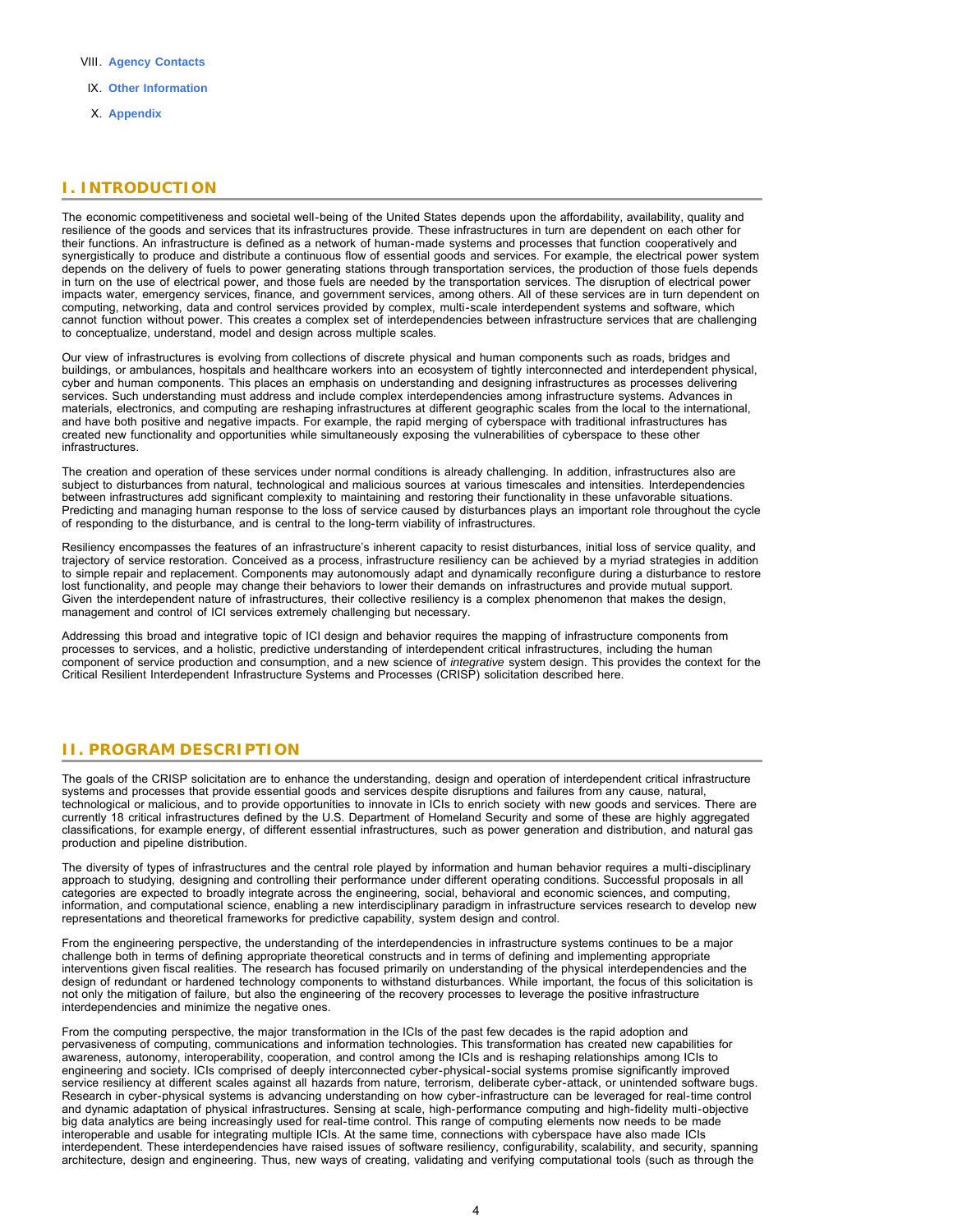use of machine learning, product-line and model-driven engineering) are needed. A challenge is to understand the computational foundations of resiliency for ICIs and develop cyber-enabled real-time control and dynamic adaptation techniques to improve resiliency in the expanding design space of critical ICI services and technology in engineering, computer, information and computational science, and the social sciences that benefit society.

From the social, behavioral, and economic sciences perspective, the conceptualization of infrastructure systems as processes and services offers exciting opportunities for examining the relationships of social, economic, behavioral, psychological, geographic, policy and decision-science variables with engineering and cyber infrastructure elements. Individual, organizational and community impacts upon the operation of infrastructure systems and processes, the roles of public policy and decision making in the provision of infrastructure services, and the spatial and economic factors that influence the performance of these processes are some of the many social science relevant investigations.

Engineers and social scientists have decades of experience in jointly examining the resilience of physical infrastructures to natural and technological hazards and extreme events. While such studies of resilience are welcome in this solicitation, this solicitation focuses on research that integrates across engineering, computer, information, computational and social/behavioral/economic science disciplines and examines infrastructure systems and processes under normal conditions and over time. A systematic consideration of the three perspectives (engineering, cyber, social/behavioral/economic) in an integrated fashion is expected to provide a deeper understanding of what is meant by the interdependencies and the associated physical, information and social phenomena. The concept of resilience should also undergo a broad re-examination to incorporate how the interdependency of infrastructures influences its antecedent definition and operational implementation. The initial loss of function might be influenced by the rapid spread of information across social networks and by more sophisticated control enabled by cyber-infrastructure. The interdependency of infrastructures may enhance the system response due to substitution of services from one infrastructure for another, such as telecommuting to avoid travel during bad weather, or reducing social contacts during disease outbreaks. On the other hand, the ability of failures in one infrastructure to cascade to another, and then rebound back to the original source, may exacerbate the fragility of the overall system. For instance, communication failure could cascade to power systems, and in turn could rebound to cause communication systems to fail. The recovery process might include substantial modifications to the way people use the damaged infrastructures, including substitutions of different services enabled by cyber-infrastructure. Various research activities in critical resilient infrastructure systems and processes that might be included in proposals are listed below (these activities are illustrative and should not be considered exhaustive or limiting).

- Design and test new scalable, multi-scale, modeling, simulation, real-time control and dynamic adaptation/configuration techniques (including software and software development techniques) to improve the resilience of ICIs;
- Understand human responses to the predicted performance of interdependent infrastructures;
- Improve control, integrity, and overall stability of services provided by ICIs;
- Understand the "systems ecology" of our interdependent infrastructures and services, including human, physical as well as cyber components;
- Create conceptual frameworks or theories for understanding the processes and services of interdependent infrastructure systems from a multidisciplinary perspective;
- Test hypotheses and validate explanatory models through empirical work involving ICIs with either existing or newly collected data;
- Understand organizational, social, psychological, legal, political, economic and technical obstacles to improving ICIs, and identify resources and strategies for overcoming those obstacles;
- Explore the economics and governance of ICIs;
- Explore impact of interactions and interdependencies between cyber and physical systems on correctness, safety and security properties of ICIs;
- Explore new multidisciplinary engineering approaches to increase resilience, interoperability, performance, and readiness in ICIs;
- Expand the design space of alternatives, leveraging new interdependencies to increase resiliency to extreme conditions and future events; and
- Determine the socio-economic value of new interdependencies of ICIs to meet societal demands.

Two types of proposals will be submitted. See Section III, Award Information, for additional information.

See Section X, Appendix for frequently asked questions (FAQs).

### <span id="page-4-0"></span>**III. AWARD INFORMATION**

Estimated Number of Awards: Two categories of awards are anticipated for this solicitation. The number of awards in each category will be dependent on the overall mix of proposals and the degree to which they meet the solicitation goals, Merit Review Criteria and Solicitation Specific Review Criteria. We anticipate up to approximately 15 Type 1 awards and up to approximately 10 Type 2 awards.

Type 1 Awards: Theory, modeling, data collection and metrics projects that will create the knowledge, representations, methodologies, case studies and approaches to conceptualize and study interdependent infrastructures as processes, services and systems. These awards can also have the objective of team building that will help clarify the basic terminology, assumptions and premises that enable theories, model and metric formalizations for interdependent infrastructures as processes and services. These awards are not intended for empirical testing of models or theories. Projects will be of 3 years in duration for a maximum total budget of \$500,000.

Type 2 Awards: These proposals support interdisciplinary research to conduct major new interdependent infrastructure research using empirical data. They are expected to include the creation of knowledge, representations, methodologies and approaches to conceptualize and study interdependent infrastructures as processes, services and systems. Projects will be of 3-4 years in duration with a total budget ranging from \$1 million to \$2.5 million.

### <span id="page-4-1"></span>**IV. ELIGIBILITY INFORMATION**

#### **Who May Submit Proposals:**

Proposals may only be submitted by the following: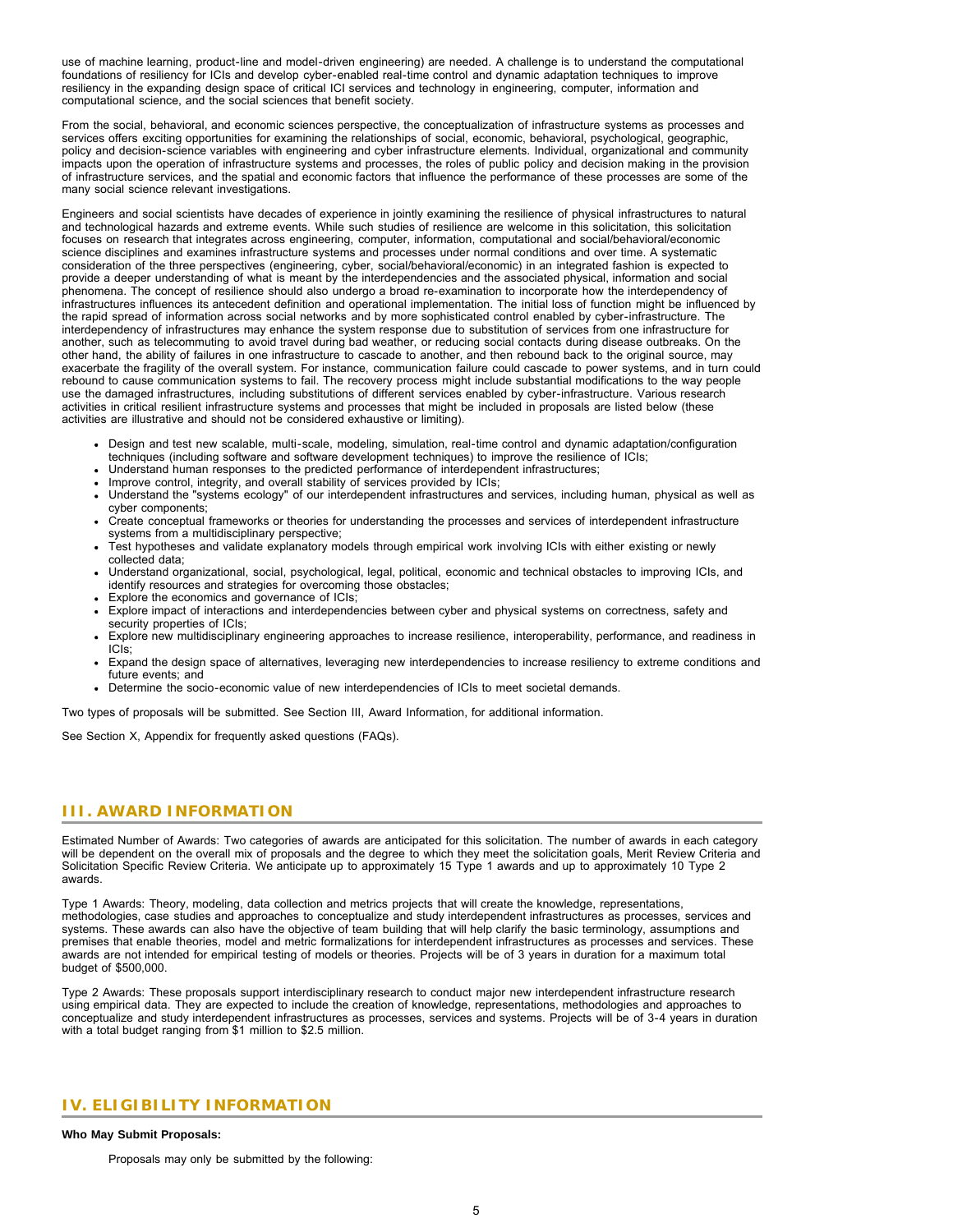Universities and Colleges - Universities and two- and four-year colleges (including community colleges) accredited in, and having a campus located in, the US acting on behalf of their faculty members. Such organizations also are referred to as academic institutions.

#### **Who May Serve as PI:**

Because this program is meant to support interdisciplinary research, a minimum of three investigators is required per project, including the Principal Investigator (PI) and two or more co-Investigators from the lead or participating institutions. Persons named as PI or co-PI must be eligible to serve as such on NSF proposals submitted through their respective institutions. In order to ensure an interdisciplinary approach to studying ICIs, proposals should include and clearly identify at least one PI or co-PI who is an engineer, at least one who is a computer, information or computational scientist, and at least one who is a social, economic or behavioral scientist. Additional co-PIs or senior personnel may be added to cover other interdisciplinary needs of the project. The appropriateness of the research team's disciplinary composition and expertise should be justified and will be a factor in the merit review of the proposal (see Additional Review Criteria section).

#### **Limit on Number of Proposals per Organization:**

There are no restrictions or limits.

#### **Limit on Number of Proposals per PI or Co-PI:** 2

An individual may appear as a Principal Investigator (PI), co-PI, other senior personnel or investigator only on one Type 1 and one Type 2 CRISP proposal. This limitation includes proposals submitted by a lead organization, any sub-award submitted as part of a proposal, or any collaborative proposal submitted as separate submissions from multiple organizations. **All proposals and collaborative proposals that include a PI, co-PI or other senior personnel or investigator who does not meet these limits will be returned without review.**

#### **Additional Eligibility Info:**

A nonacademic organization may participate through a subaward.

### <span id="page-5-0"></span>**V. PROPOSAL PREPARATION AND SUBMISSION INSTRUCTIONS**

### **A. Proposal Preparation Instructions**

**Full Proposal Preparation Instructions:** Proposers may opt to submit proposals in response to this Program Solicitation via Grants.gov or via the NSF FastLane system.

- Full proposals submitted via FastLane: Proposals submitted in response to this program solicitation should be prepared and submitted in accordance with the general guidelines contained in the NSF Grant Proposal Guide (GPG). The complete text of the GPG is available electronically on the NSF website at: [http://www.nsf.gov/publications/pub\\_summ.jsp?ods\\_key=gpg.](http://www.nsf.gov/publications/pub_summ.jsp?ods_key=gpg) Paper copies of the GPG may be obtained from the NSF Publications Clearinghouse, telephone (703) 292-7827 or by email from [nsfpubs@nsf.gov.](mailto:nsfpubs@nsf.gov) Proposers are reminded to identify this program solicitation number in the program solicitation block on the NSF Cover Sheet For Proposal to the National Science Foundation. Compliance with this requirement is critical to determining the relevant proposal processing guidelines. Failure to submit this information may delay processing.
- Full proposals submitted via Grants.gov: Proposals submitted in response to this program solicitation via Grants.gov should be prepared and submitted in accordance with the NSF Grants.gov Application Guide: A Guide for the Preparation and Submission of NSF Applications via Grants.gov. The complete text of the NSF Grants.gov Application Guide is available on the Grants.gov website and on the NSF website at: ([http://www.nsf.gov/publications/pub\\_summ.jsp?](http://www.nsf.gov/publications/pub_summ.jsp?ods_key=grantsgovguide) ods key=grantsgovguide). To obtain copies of the Application Guide and Application Forms Package, click on the Apply tab on the Grants.gov site, then click on the Apply Step 1: Download a Grant Application Package and Application Instructions link and enter the funding opportunity number, (the program solicitation number without the NSF prefix) and press the Download Package button. Paper copies of the Grants.gov Application Guide also may be obtained from the NSF Publications Clearinghouse, telephone (703) 292-7827 or by e-mail from [nsfpubs@nsf.gov.](mailto:nsfpubs@nsf.gov)

In determining which method to utilize in the electronic preparation and submission of the proposal, please note the following:

Collaborative Proposals. All collaborative proposals submitted as separate submissions from multiple organizations must be submitted via the NSF FastLane system. Chapter II, Section D.5 of the Grant Proposal Guide provides additional information on collaborative proposals.

See Chapter II.C.2 of the [GPG](http://www.nsf.gov/publications/pub_summ.jsp?ods_key=gpg) for guidance on the required sections of a full research proposal submitted to NSF. Please note that the proposal preparation instructions provided in this program solicitation may deviate from the GPG instructions.

#### **Cover page:**

The title of the proposed project must begin with the string "CRISP Type 1:" or "CRISP Type 2:" Make sure to identify this Solicitation Number on the Proposal Cover Sheet.

#### **Supplementary Documents:**

**Project Team Document**: A Project Team document no longer than 1 page in length is required for **Type 1 proposals**. The Project Team document should list all Senior Personnel on the project and clearly indicate who is from each of the three distinct disciplinary areas (provide the last name, first name, institution/organization and discipline). An investigator identified as representing one of the three disciplinary areas (engineering; computer, information or computational science; and the social, behavioral and economic sciences), associated with the Directorates of ENG, CISE and SBE, must have supporting information, **in the form of degrees, publications, patents and/or software products in that discipline**, for that designation in his/her Biographical Sketch.

**Management and Integration Plan**: A Management and Integration Plan up to 3 pages in length is required for **Type 2 proposals**. The Management and Integration Plan should: a) list all Senior Personnel on the project and clearly indicate who is from each of the three distinct disciplinary areas (provide the last name, first name, institution/organization and discipline) as in the Project Team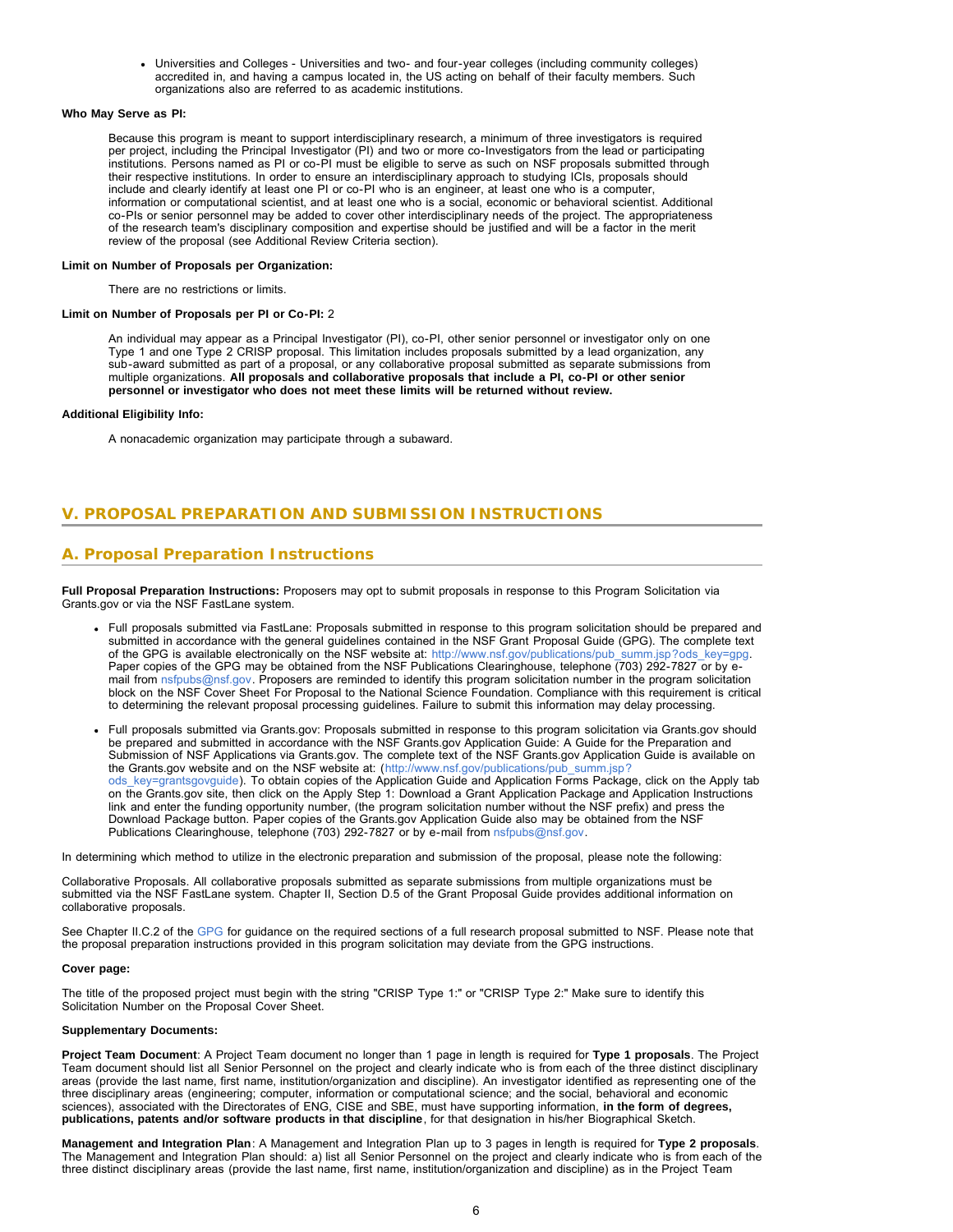<span id="page-6-1"></span>Document for Type 1 proposals above; b) describe how the group effort will be coordinated; c) describe how the disciplinary components will be integrated; d) describe collaborations and partnerships and their integration with the project; and e) describe how data, models, and ideas will be disseminated and shared with the research community and stakeholders. A clear time line of expected outcomes should be included, as well as plans for the integration of research and education. An investigator identified as representing one of the three disciplinary areas (engineering; computer, information or computational science; and the social, behavioral and economic sciences), associated with the Directorates of ENG, CISE and SBE, must have supporting information, **in the form of degrees, publications, patents, and/or software products in the discipline**, for that designation in his/her Biographical Sketch.

**Collaborators/Individuals with Conflicts of Interest** (text-searchable PDF, in FastLane): A list, in an alphabetized table, of the full names and institutional affiliations of all persons with potential conflicts of interest as specified in NSF's Grant Proposal Guide is required for **both Type 1 and Type 2 proposals**. For collaborative proposals this list should be integrated into a single list for all the collaborating institutions and not submitted separately for each one. For each PI, co-PI, collaborator and other Senior Personnel, include all co-authors/editors and collaborators (within the past 48 months), all graduate advisors and advisees, and any other individuals or institutions with which the investigator has financial ties (please specify type). Include all PIs, co-PIs, and other Senior Personnel from collaborative submissions to this solicitation.

### <span id="page-6-0"></span>**B. Budgetary Information**

**Cost Sharing:** Inclusion of voluntary committed cost sharing is prohibited.

#### **Other Budgetary Limitations:**

Participants are required to attend grantees meetings in year 1 for Type 1 and 2 proposals, and in year 3 for Type 2 proposals. Therefore, the budget category Domestic Travel in appropriate budget years should include costs of travel for up to four members of the research team (including the PI and at least one other senior investigator) to the Washington, D.C. area. The goals of these grantees meetings are to: (a) provide an opportunity for investigators to share research approaches and results, (b) promote interaction of Type 1 and Type 2 awardees, and (c) encourage discussion of the new types of interdisciplinary collaborations necessary for CRISP research.

This program will support the costs of U.S.-based scientists and their students. International collaborators are encouraged to seek support from their respective funding organizations. Funding guidelines for involving international collaborators allow the following expenses to be included in the NSF budget: 1) travel expenses for U.S. scientists and students participating in exchange visits integral to the project; 2) limited project-related expenses for international partners to engage in research activities while in the U.S. as project participants; and 3) project-related expenses for U.S. participants to engage in research activities while abroad.

**Budgets for Research Platforms and Facilities:** For projects utilizing NSF research platforms (e.g., ships, research aircraft, etc.) or other shared use facilities (e.g., field instrumentation, analytical or experimental facilities) PIs must prepare their budgets consistent with the customary practices of the facility. Costs that are not borne by the facility must be included in the budget cap of \$500K for Type 1 proposals and \$2.5M for Type 2 proposals. Non-NSF facilities costs should be included in the proposal budget and count toward the applicable budget cap.

### **C. Due Dates**

**Full Proposal Deadline(s)** (due by 5 p.m. proposer's local time):

March 20, 2015

### <span id="page-6-2"></span>**D. FastLane/Grants.gov Requirements**

#### **For Proposals Submitted Via FastLane:**

To prepare and submit a proposal via FastLane, see detailed technical instructions available at: [https://www.fastlane.nsf.gov/a1/newstan.htm.](https://www.fastlane.nsf.gov/a1/newstan.htm) For FastLane user support, call the FastLane Help Desk at 1-800- 673-6188 or e-mail [fastlane@nsf.gov.](mailto:fastlane@nsf.gov) The FastLane Help Desk answers general technical questions related to the use of the FastLane system. Specific questions related to this program solicitation should be referred to the NSF program staff contact(s) listed in Section VIII of this funding opportunity.

#### **For Proposals Submitted Via Grants.gov:**

Before using Grants.gov for the first time, each organization must register to create an institutional profile. Once registered, the applicant's organization can then apply for any federal grant on the Grants.gov website. Comprehensive information about using Grants.gov is available on the Grants.gov Applicant Resources webpage: [http://www.grants.gov/web/grants/applicants.html.](http://www.grants.gov/web/grants/applicants.html) In addition, the NSF Grants.gov Application Guide (see link in Section V.A) provides instructions regarding the technical preparation of proposals via Grants.gov. For Grants.gov user support,

contact the Grants.gov Contact Center at 1-800-518-4726 or by email: [support@grants.gov](mailto:support@grants.gov). The Grants.gov Contact Center answers general technical questions related to the use of Grants.gov. Specific questions related to this program solicitation should be referred to the NSF program staff contact(s) listed in Section VIII of this solicitation.

*Submitting the Proposal:* Once all documents have been completed, the Authorized Organizational Representative (AOR) must submit the application to Grants.gov and verify the desired funding opportunity and agency to which the application is submitted. The AOR must then sign and submit the application to Grants.gov. The completed application will be transferred to the NSF FastLane system for further processing.

<span id="page-6-3"></span>Proposers that submitted via FastLane are strongly encouraged to use FastLane to verify the status of their submission to NSF. For proposers that submitted via Grants.gov, until an application has been received and validated by NSF, the Authorized Organizational Representative may check the status of an application on Grants.gov. After proposers have received an e-mail notification from NSF, Research.gov should be used to check the status of an application.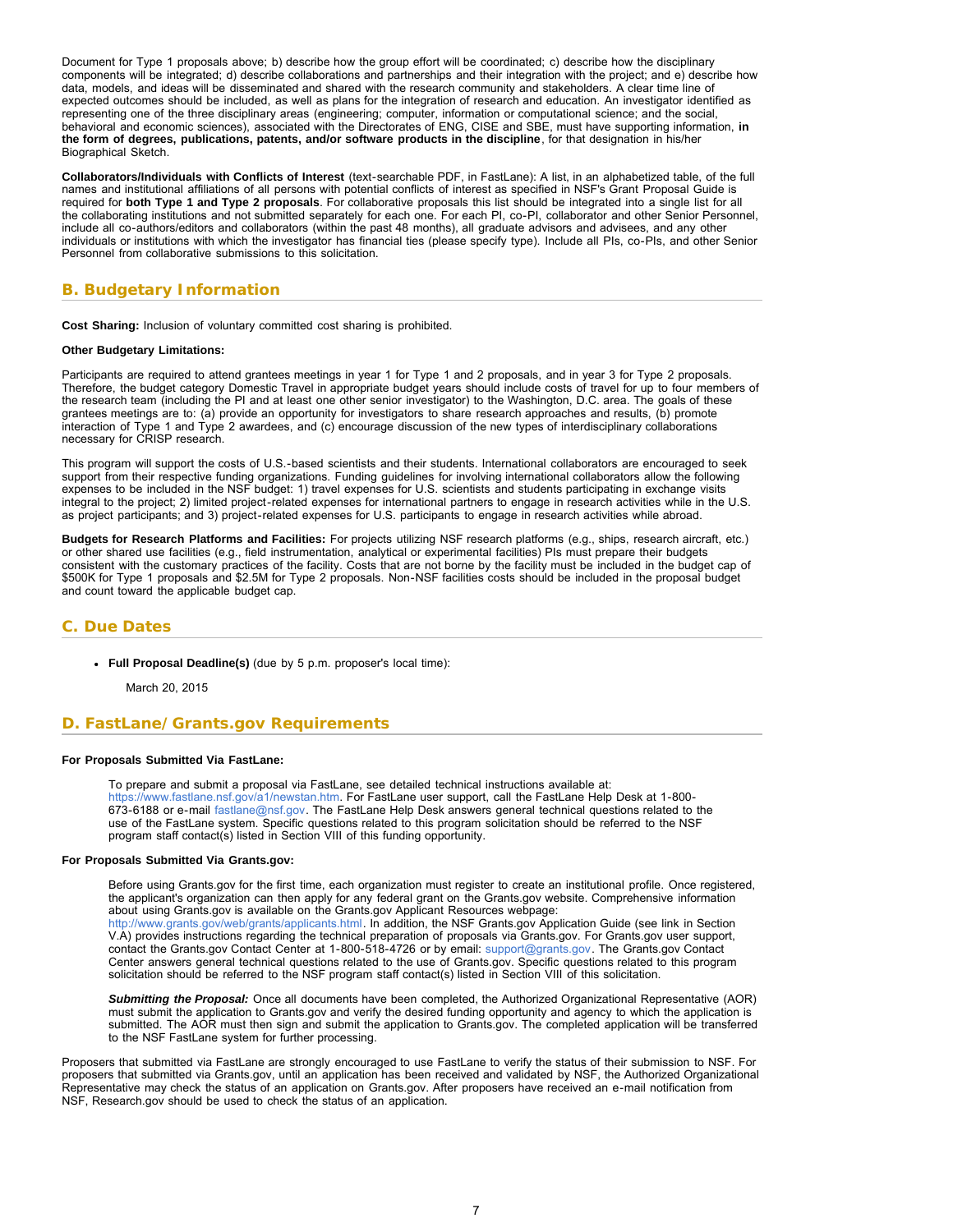### **VI. NSF PROPOSAL PROCESSING AND REVIEW PROCEDURES**

Proposals received by NSF are assigned to the appropriate NSF program for acknowledgement and, if they meet NSF requirements, for review. All proposals are carefully reviewed by a scientist, engineer, or educator serving as an NSF Program Officer, and usually by three to ten other persons outside NSF either as *ad hoc* reviewers, panelists, or both, who are experts in the particular fields represented by the proposal. These reviewers are selected by Program Officers charged with oversight of the review process. Proposers are invited to suggest names of persons they believe are especially well qualified to review the proposal and/or persons they would prefer not review the proposal. These suggestions may serve as one source in the reviewer selection process at the Program Officer's discretion. Submission of such names, however, is optional. Care is taken to ensure that reviewers have no conflicts of interest with the proposal. In addition, Program Officers may obtain comments from site visits before recommending final action on proposals. Senior NSF staff further review recommendations for awards. A flowchart that depicts the entire NSF proposal and award process (and associated timeline) is included in the GPG as [Exhibit III-1](http://www.nsf.gov/pubs/policydocs/pappguide/nsf14001/gpg_3ex1.pdf).

A comprehensive description of the Foundation's merit review process is available on the NSF website at: [http://nsf.gov/bfa/dias/policy/merit\\_review/.](http://nsf.gov/bfa/dias/policy/merit_review/)

Proposers should also be aware of core strategies that are essential to the fulfillment of NSF's mission, as articulated in *[Investing in](http://www.nsf.gov/pubs/2014/nsf14043/nsf14043.pdf) [Science, Engineering, and Education for the Nation's Future: NSF Strategic Plan for 2014-2018](http://www.nsf.gov/pubs/2014/nsf14043/nsf14043.pdf)*. These strategies are integrated in the program planning and implementation process, of which proposal review is one part. NSF's mission is particularly wellimplemented through the integration of research and education and broadening participation in NSF programs, projects, and activities.

One of the strategic objectives in support of NSF's mission is to foster integration of research and education through the programs, projects, and activities it supports at academic and research institutions. These institutions must recruit, train, and prepare a diverse STEM workforce to advance the frontiers of science and participate in the U.S. technology-based economy. NSF's contribution to the national innovation ecosystem is to provide cutting-edge research under the guidance of the Nation's most creative scientists and engineers. NSF also supports development of a strong science, technology, engineering, and mathematics (STEM) workforce by investing in building the knowledge that informs improvements in STEM teaching and learning.

NSF's mission calls for the broadening of opportunities and expanding participation of groups, institutions, and geographic regions that are underrepresented in STEM disciplines, which is essential to the health and vitality of science and engineering. NSF is committed to this principle of diversity and deems it central to the programs, projects, and activities it considers and supports.

### <span id="page-7-0"></span>**A. Merit Review Principles and Criteria**

The National Science Foundation strives to invest in a robust and diverse portfolio of projects that creates new knowledge and enables breakthroughs in understanding across all areas of science and engineering research and education. To identify which projects to support, NSF relies on a merit review process that incorporates consideration of both the technical aspects of a proposed project and its potential to contribute more broadly to advancing NSF's mission "to promote the progress of science; to advance the national health, prosperity, and welfare; to secure the national defense; and for other purposes." NSF makes every effort to conduct a fair, competitive, transparent merit review process for the selection of projects.

#### 1. Merit Review Principles

These principles are to be given due diligence by PIs and organizations when preparing proposals and managing projects, by reviewers when reading and evaluating proposals, and by NSF program staff when determining whether or not to recommend proposals for funding and while overseeing awards. Given that NSF is the primary federal agency charged with nurturing and supporting excellence in basic research and education, the following three principles apply:

- All NSF projects should be of the highest quality and have the potential to advance, if not transform, the frontiers of knowledge.
- NSF projects, in the aggregate, should contribute more broadly to achieving societal goals. These "Broader Impacts" may be accomplished through the research itself, through activities that are directly related to specific research projects, or through activities that are supported by, but are complementary to, the project. The project activities may be based on previously established and/or innovative methods and approaches, but in either case must be well justified.
- Meaningful assessment and evaluation of NSF funded projects should be based on appropriate metrics, keeping in mind the likely correlation between the effect of broader impacts and the resources provided to implement projects. If the size of the activity is limited, evaluation of that activity in isolation is not likely to be meaningful. Thus, assessing the effectiveness of these activities may best be done at a higher, more aggregated, level than the individual project.

With respect to the third principle, even if assessment of Broader Impacts outcomes for particular projects is done at an aggregated level, PIs are expected to be accountable for carrying out the activities described in the funded project. Thus, individual projects should include clearly stated goals, specific descriptions of the activities that the PI intends to do, and a plan in place to document the outputs of those activities.

These three merit review principles provide the basis for the merit review criteria, as well as a context within which the users of the criteria can better understand their intent.

#### 2. Merit Review Criteria

All NSF proposals are evaluated through use of the two National Science Board approved merit review criteria. In some instances, however, NSF will employ additional criteria as required to highlight the specific objectives of certain programs and activities.

The two merit review criteria are listed below. **Both** criteria are to be given **full consideration** during the review and decisionmaking processes; each criterion is necessary but neither, by itself, is sufficient. Therefore, proposers must fully address both criteria. ([GPG Chapter II.C.2.d.i.](http://www.nsf.gov/pubs/policydocs/pappguide/nsf15001/gpg_2.jsp#IIC2di) contains additional information for use by proposers in development of the Project Description section of the proposal.) Reviewers are strongly encouraged to review the criteria, including [GPG Chapter II.C.2.d.i.,](http://www.nsf.gov/pubs/policydocs/pappguide/nsf15001/gpg_2.jsp#IIC2di) prior to the review of a proposal.

When evaluating NSF proposals, reviewers will be asked to consider what the proposers want to do, why they want to do it, how they plan to do it, how they will know if they succeed, and what benefits could accrue if the project is successful. These issues apply both to the technical aspects of the proposal and the way in which the project may make broader contributions. To that end, reviewers will be asked to evaluate all proposals against two criteria:

**Intellectual Merit:** The Intellectual Merit criterion encompasses the potential to advance knowledge; and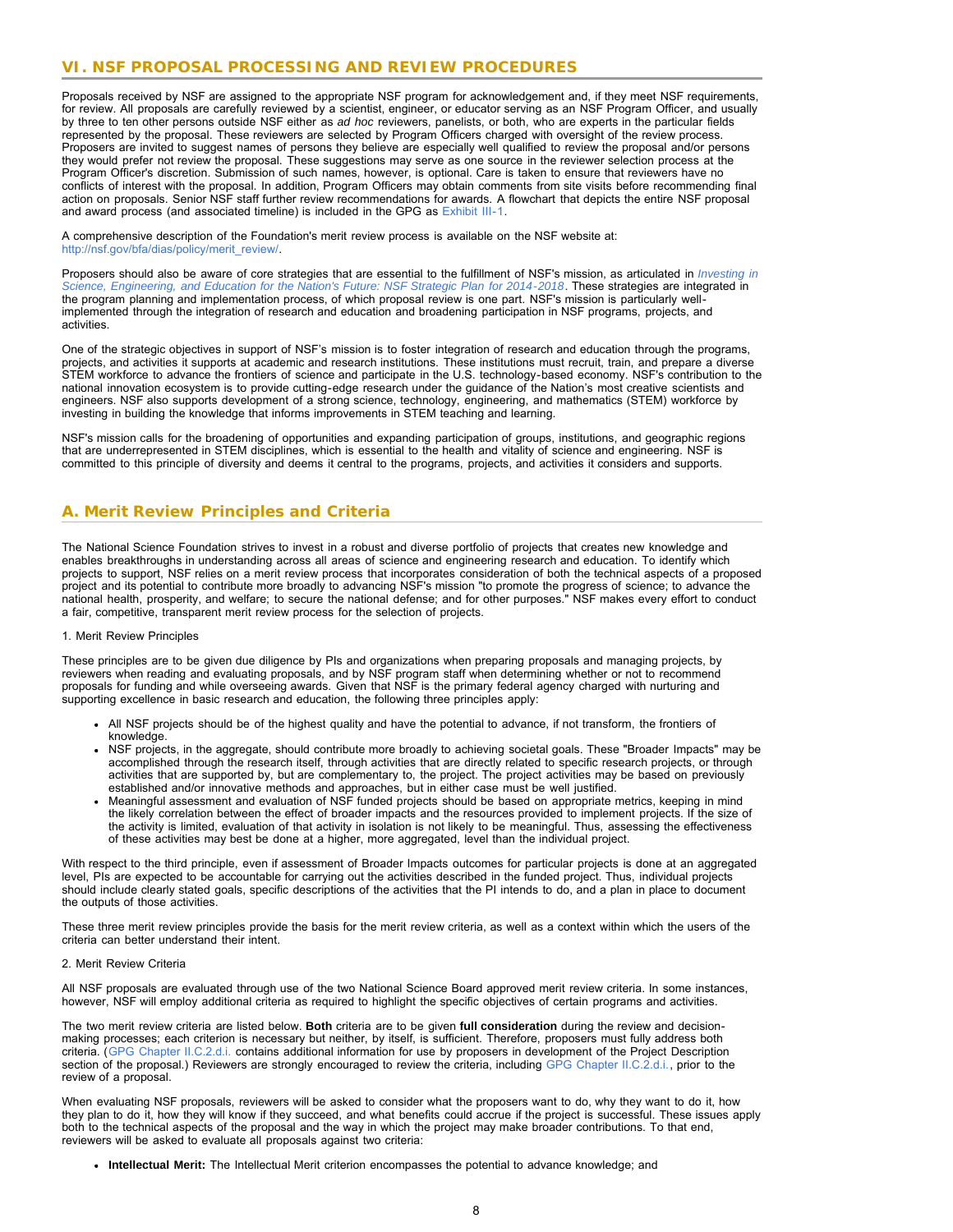**Broader Impacts:** The Broader Impacts criterion encompasses the potential to benefit society and contribute to the achievement of specific, desired societal outcomes.

The following elements should be considered in the review for both criteria:

- 1. What is the potential for the proposed activity to
	- a. Advance knowledge and understanding within its own field or across different fields (Intellectual Merit); and b. Benefit society or advance desired societal outcomes (Broader Impacts)?
- 2. To what extent do the proposed activities suggest and explore creative, original, or potentially transformative concepts?
- 3. Is the plan for carrying out the proposed activities well-reasoned, well-organized, and based on a sound rationale? Does the plan incorporate a mechanism to assess success?
- 4. How well qualified is the individual, team, or organization to conduct the proposed activities?
- 5. Are there adequate resources available to the PI (either at the home organization or through collaborations) to carry out the proposed activities?

Broader impacts may be accomplished through the research itself, through the activities that are directly related to specific research projects, or through activities that are supported by, but are complementary to, the project. NSF values the advancement of scientific knowledge and activities that contribute to achievement of societally relevant outcomes. Such outcomes include, but are not limited to: full participation of women, persons with disabilities, and underrepresented minorities in science, technology, engineering, and mathematics (STEM); improved STEM education and educator development at any level; increased public scientific literacy and public engagement with science and technology; improved well-being of individuals in society; development of a diverse, globally competitive STEM workforce; increased partnerships between academia, industry, and others; improved national security; increased economic competitiveness of the United States; and enhanced infrastructure for research and education.

Proposers are reminded that reviewers will also be asked to review the Data Management Plan and the Postdoctoral Researcher Mentoring Plan, as appropriate.

#### **Additional Solicitation Specific Review Criteria**

- Projects are required to be interdisciplinary incorporating engineering, computer, information and computational science, and social, behavioral and economic sciences; they should be focused on how the study of critical infrastructures advances the intellectual foundations of these disciplines, and the state of the art in the system science and engineering of critical infrastructure processes. This breadth of interdisciplinary research is expected to be reflected in the Principal Investigators involved in the project and the research plan. In order to ensure an interdisciplinary approach to studying ICIs, proposals should include and clearly identify at least one PI or co-PI who is a computer, information or computational scientist, at least one who is an engineer, and at least one who is a social, economic or behavioral scientist.
- Given the interdisciplinary nature of the proposals and the review process, proposals should be clear about their definitions of terms, particularly resiliency, which has acquired different meanings in different disciplines.
- The following 3 questions reflect the major features of proposals responsive to the solicitation. (1) Does the proposed project primarily address scientific research on interdependencies among critical infrastructures? (2) Does the proposed research sufficiently reflect interdisciplinary efforts and help cultivate an interdisciplinary research community in critical infrastructures? (3) Do the project personnel have the expertise to conduct necessary interdisciplinary research?

### <span id="page-8-0"></span>**B. Review and Selection Process**

Proposals submitted in response to this program solicitation will be reviewed by Ad hoc Review and/or Panel Review.

Reviewers will be asked to evaluate proposals using two National Science Board approved merit review criteria and, if applicable, additional program specific criteria. A summary rating and accompanying narrative will be completed and submitted by each reviewer. The Program Officer assigned to manage the proposal's review will consider the advice of reviewers and will formulate a recommendation.

After scientific, technical and programmatic review and consideration of appropriate factors, the NSF Program Officer recommends to the cognizant Division Director whether the proposal should be declined or recommended for award. NSF strives to be able to tell applicants whether their proposals have been declined or recommended for funding within six months. Large or particularly complex proposals or proposals from new awardees may require additional review and processing time. The time interval begins on the deadline or target date, or receipt date, whichever is later. The interval ends when the Division Director acts upon the Program Officer's recommendation.

After programmatic approval has been obtained, the proposals recommended for funding will be forwarded to the Division of Grants and Agreements for review of business, financial, and policy implications. After an administrative review has occurred, Grants and Agreements Officers perform the processing and issuance of a grant or other agreement. Proposers are cautioned that only a Grants and Agreements Officer may make commitments, obligations or awards on behalf of NSF or authorize the expenditure of funds. No commitment on the part of NSF should be inferred from technical or budgetary discussions with a NSF Program Officer. A Principal Investigator or organization that makes financial or personnel commitments in the absence of a grant or cooperative agreement signed by the NSF Grants and Agreements Officer does so at their own risk.

Once an award or declination decision has been made, Principal Investigators are provided feedback about their proposals. In all cases, reviews are treated as confidential documents. Verbatim copies of reviews, excluding the names of the reviewers or any reviewer-identifying information, are sent to the Principal Investigator/Project Director by the Program Officer. In addition, the proposer will receive an explanation of the decision to award or decline funding.

### <span id="page-8-1"></span>**VII. AWARD ADMINISTRATION INFORMATION**

### <span id="page-8-2"></span>**A. Notification of the Award**

Notification of the award is made to *the submitting organization* by a Grants Officer in the Division of Grants and Agreements. Organizations whose proposals are declined will be advised as promptly as possible by the cognizant NSF Program administering the program. Verbatim copies of reviews, not including the identity of the reviewer, will be provided automatically to the Principal Investigator. (See Section VI.B. for additional information on the review process).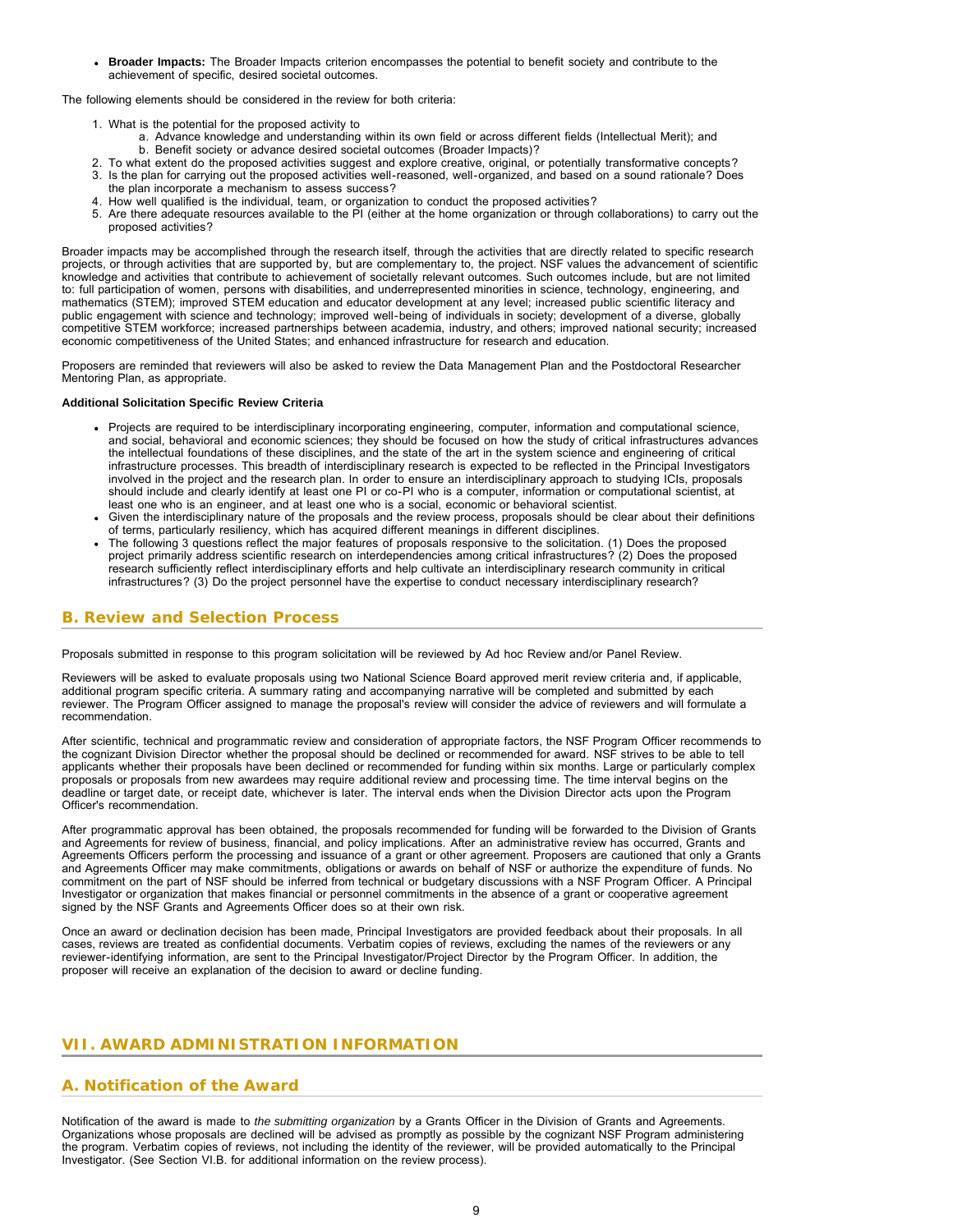### <span id="page-9-0"></span>**B. Award Conditions**

An NSF award consists of: (1) the award notice, which includes any special provisions applicable to the award and any numbered amendments thereto; (2) the budget, which indicates the amounts, by categories of expense, on which NSF has based its support (or otherwise communicates any specific approvals or disapprovals of proposed expenditures); (3) the proposal referenced in the award notice; (4) the applicable award conditions, such as Grant General Conditions (GC-1)\*; or Research Terms and Conditions\* and (5) any announcement or other NSF issuance that may be incorporated by reference in the award notice. Cooperative agreements also are administered in accordance with NSF Cooperative Agreement Financial and Administrative Terms and Conditions (CA-FATC) and the applicable Programmatic Terms and Conditions. NSF awards are electronically signed by an NSF Grants and Agreements Officer and transmitted electronically to the organization via e-mail.

\*These documents may be accessed electronically on NSF's Website at [http://www.nsf.gov/awards/managing/award\\_conditions.jsp?](http://www.nsf.gov/awards/managing/award_conditions.jsp?org=NSF) [org=NSF.](http://www.nsf.gov/awards/managing/award_conditions.jsp?org=NSF) Paper copies may be obtained from the NSF Publications Clearinghouse, telephone (703) 292-7827 or by e-mail from [nsfpubs@nsf.gov.](mailto:nsfpubs@nsf.gov)

More comprehensive information on NSF Award Conditions and other important information on the administration of NSF awards is contained in the NSF *Award & Administration Guide* (AAG) Chapter II, available electronically on the NSF Website at [http://www.nsf.gov/publications/pub\\_summ.jsp?ods\\_key=aag.](http://www.nsf.gov/publications/pub_summ.jsp?ods_key=aag)

#### **Special Award Conditions:**

At least one PI from a Type 1 and Type 2 grant will be expected to attend a PI meeting at the end of the first year of the project. At least one PI from each Type 2 grant will be expected to attend a PI meeting at the end of the third year of the project. Travel costs for these meetings should be included in the budget**.**

### <span id="page-9-1"></span>**C. Reporting Requirements**

For all multi-year grants (including both standard and continuing grants), the Principal Investigator must submit an annual project report to the cognizant Program Officer at least 90 days prior to the end of the current budget period. (Some programs or awards require submission of more frequent project reports). Within 90 days following expiration of a grant, the PI also is required to submit a final project report, and a project outcomes report for the general public.

Failure to provide the required annual or final project reports, or the project outcomes report, will delay NSF review and processing of any future funding increments as well as any pending proposals for all identified PIs and co-PIs on a given award. PIs should examine the formats of the required reports in advance to assure availability of required data.

PIs are required to use NSF's electronic project-reporting system, available through Research.gov, for preparation and submission of annual and final project reports. Such reports provide information on accomplishments, project participants (individual and organizational), publications, and other specific products and impacts of the project. Submission of the report via Research.gov constitutes certification by the PI that the contents of the report are accurate and complete. The project outcomes report also must be prepared and submitted using Research.gov. This report serves as a brief summary, prepared specifically for the public, of the nature and outcomes of the project. This report will be posted on the NSF website exactly as it is submitted by the PI.

More comprehensive information on NSF Reporting Requirements and other important information on the administration of NSF awards is contained in the NSF *Award & Administration Guide* (AAG) Chapter II, available electronically on the NSF Website at [http://www.nsf.gov/publications/pub\\_summ.jsp?ods\\_key=aag.](http://www.nsf.gov/publications/pub_summ.jsp?ods_key=aag)

### <span id="page-9-2"></span>**VIII. AGENCY CONTACTS**

*Please note that the program contact information is current at the time of publishing. See program website for any updates to the points of contact.*

General inquiries regarding this program should be made to:

- Elise Miller-Hooks, ENG/CMMI, telephone: (703) 292-2162, email: [elisemh@nsf.gov](mailto:elisemh@nsf.gov)
- Bruce Hamilton, ENG/CBET, telephone: (703) 292-7066, email: [bhamilto@nsf.gov](mailto:bhamilto@nsf.gov)
- Robert E. O'Connor, SBE/SES, telephone: (703) 292-7263, email: [roconnor@nsf.gov](mailto:roconnor@nsf.gov)
- Rajiv Ramnath, CISE/ACI, telephone: (703) 292-4776, email: [rramnath@nsf.gov](mailto:rramnath@nsf.gov)
- Sudipta Sarangi, SBE/SES, telephone: (703) 292-8202, email: [ssarangi@nsf.gov](mailto:ssarangi@nsf.gov)
- Gurdip Singh, CISE/CNS, telephone: (703) 292-8061, email: [gsingh@nsf.gov](mailto:gsingh@nsf.gov)
- Dennis E. Wenger, ENG/CMMI, telephone: (703) 292-8606, email: [dwenger@nsf.gov](mailto:dwenger@nsf.gov)

For questions related to the use of FastLane, contact:

FastLane Help Desk, telephone: 1-800-673-6188; e-mail: [fastlane@nsf.gov.](mailto:fastlane@nsf.gov)

For questions relating to Grants.gov contact:

Grants.gov Contact Center: If the Authorized Organizational Representatives (AOR) has not received a confirmation message from Grants.gov within 48 hours of submission of application, please contact via telephone: 1-800-518-4726; email: [support@grants.gov.](mailto:support@grants.gov)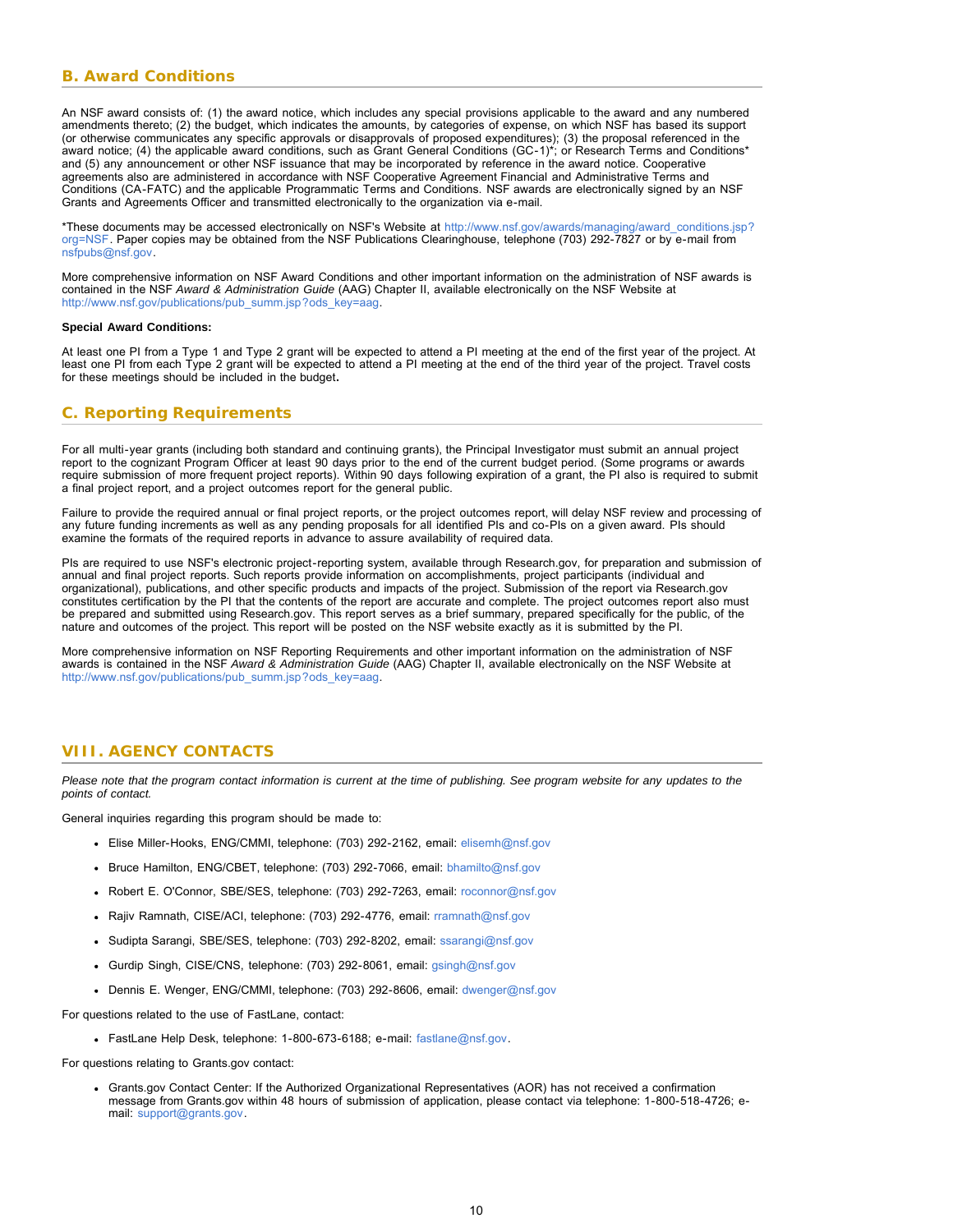### <span id="page-10-0"></span>**IX. OTHER INFORMATION**

The NSF website provides the most comprehensive source of information on NSF Directorates (including contact information), programs and funding opportunities. Use of this website by potential proposers is strongly encouraged. In addition, "NSF Update" is an information-delivery system designed to keep potential proposers and other interested parties apprised of new NSF funding opportunities and publications, important changes in proposal and award policies and procedures, and upcoming NSF [Grants](http://www.nsf.gov/bfa/dias/policy/outreach.jsp) [Conferences.](http://www.nsf.gov/bfa/dias/policy/outreach.jsp) Subscribers are informed through e-mail or the user's Web browser each time new publications are issued that match their identified interests. "NSF Update" also is available on NSF's website at [https://public.govdelivery.com/accounts/USNSF/subscriber/new?topic\\_id=USNSF\\_179.](http://www.nsf.gov/cgi-bin/good-bye?https://public.govdelivery.com/accounts/USNSF/subscriber/new?topic_id=USNSF_179)

Grants.gov provides an additional electronic capability to search for Federal government-wide grant opportunities. NSF funding opportunities may be accessed via this mechanism. Further information on Grants.gov may be obtained at [http://www.grants.gov.](http://www.grants.gov/)

### **ABOUT THE NATIONAL SCIENCE FOUNDATION**

The National Science Foundation (NSF) is an independent Federal agency created by the National Science Foundation Act of 1950, as amended (42 USC 1861-75). The Act states the purpose of the NSF is "to promote the progress of science; [and] to advance the national health, prosperity, and welfare by supporting research and education in all fields of science and engineering."

NSF funds research and education in most fields of science and engineering. It does this through grants and cooperative agreements to more than 2,000 colleges, universities, K-12 school systems, businesses, informal science organizations and other research organizations throughout the US. The Foundation accounts for about one-fourth of Federal support to academic institutions for basic research.

NSF receives approximately 55,000 proposals each year for research, education and training projects, of which approximately 11,000 are funded. In addition, the Foundation receives several thousand applications for graduate and postdoctoral fellowships. The agency operates no laboratories itself but does support National Research Centers, user facilities, certain oceanographic vessels and Arctic and Antarctic research stations. The Foundation also supports cooperative research between universities and industry, US participation in international scientific and engineering efforts, and educational activities at every academic level.

*Facilitation Awards for Scientists and Engineers with Disabilities* provide funding for special assistance or equipment to enable persons with disabilities to work on NSF-supported projects. See Grant Proposal Guide Chapter II, Section D.2 for instructions regarding preparation of these types of proposals.

The National Science Foundation has Telephonic Device for the Deaf (TDD) and Federal Information Relay Service (FIRS) capabilities that enable individuals with hearing impairments to communicate with the Foundation about NSF programs, employment or general information. TDD may be accessed at (703) 292-5090 and (800) 281-8749, FIRS at (800) 877-8339.

The National Science Foundation Information Center may be reached at (703) 292-5111.

The National Science Foundation promotes and advances scientific progress in the United States by competitively awarding grants and cooperative agreements for research and education in the sciences, mathematics, and engineering.

To get the latest information about program deadlines, to download copies of NSF publications, and to access abstracts of awards, visit the NSF Website at [http://www.nsf.gov](http://www.nsf.gov/)

| 4201 Wilson Blvd. Arlington, VA 22230 |  |  |  |  |  |
|---------------------------------------|--|--|--|--|--|
| (703) 292-5111                        |  |  |  |  |  |
| (703) 292-5090                        |  |  |  |  |  |
|                                       |  |  |  |  |  |
| nsfpubs@nsf.gov                       |  |  |  |  |  |
| (703) 292-7827                        |  |  |  |  |  |
| (703) 292-5111                        |  |  |  |  |  |
|                                       |  |  |  |  |  |

### **PRIVACY ACT AND PUBLIC BURDEN STATEMENTS**

The information requested on proposal forms and project reports is solicited under the authority of the National Science Foundation Act of 1950, as amended. The information on proposal forms will be used in connection with the selection of qualified proposals; and project reports submitted by awardees will be used for program evaluation and reporting within the Executive Branch and to Congress. The information requested may be disclosed to qualified reviewers and staff assistants as part of the proposal review process; to proposer institutions/grantees to provide or obtain data regarding the proposal review process, award decisions, or the administration of awards; to government contractors, experts, volunteers and researchers and educators as necessary to complete assigned work; to other government agencies or other entities needing information regarding applicants or nominees as part of a joint application review process, or in order to coordinate programs or policy; and to another Federal agency, court, or party in a court or Federal administrative proceeding if the government is a party. Information about Principal Investigators may be added to the Reviewer file and used to select potential candidates to serve as peer reviewers or advisory committee members. See Systems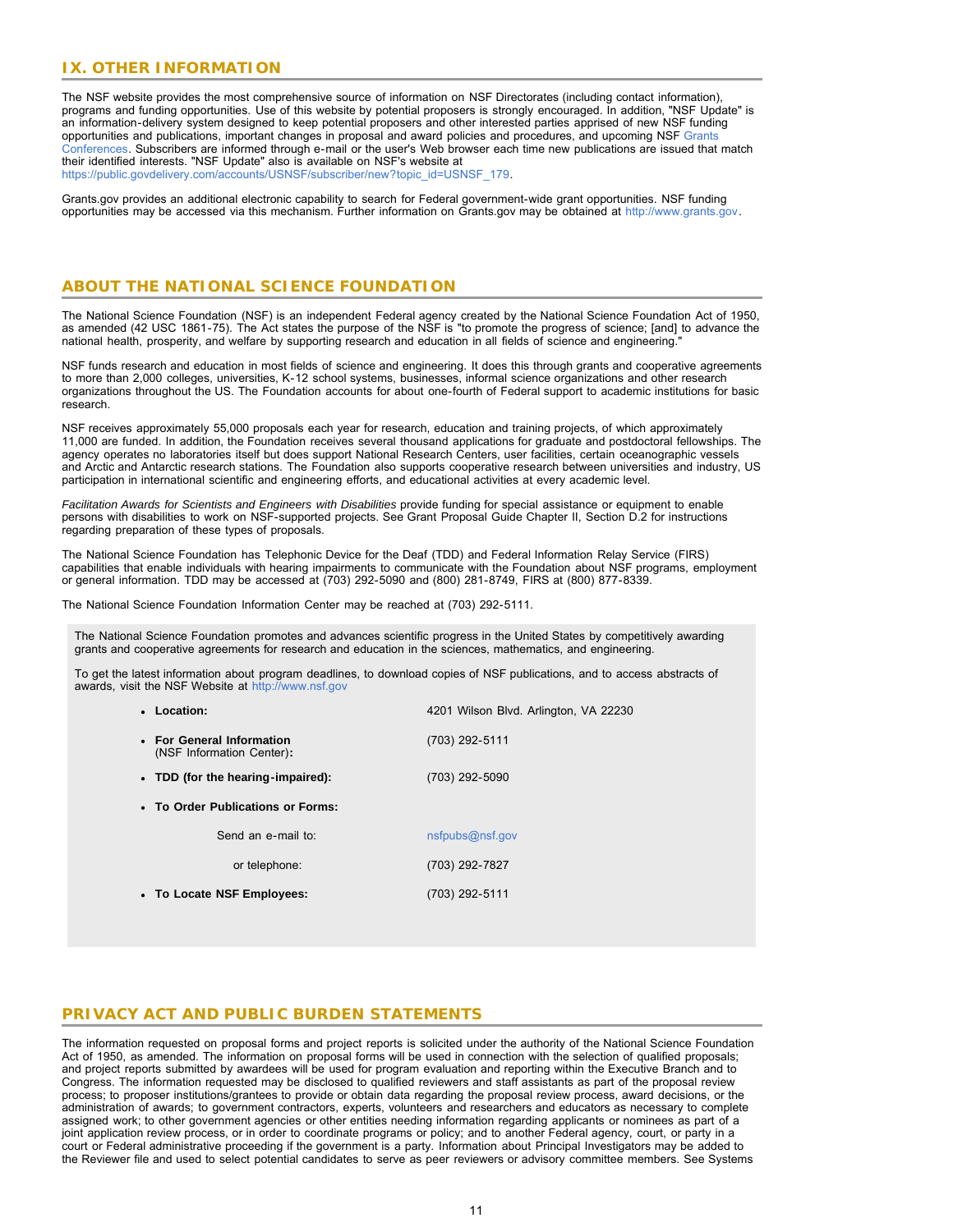of Records, [NSF-50,](http://www.nsf.gov/policies/SOR_PA_NSF-50_Principal_Investigator_Proposal_File.pdf) "Principal Investigator/Proposal File and Associated Records," 69 Federal Register 26410 (May 12, 2004), and [NSF-51,](http://www.nsf.gov/policies/SOR_PA_NSF-51_Reviewer_Proposal_File.pdf) "Reviewer/Proposal File and Associated Records," 69 Federal Register 26410 (May 12, 2004). Submission of the information is voluntary. Failure to provide full and complete information, however, may reduce the possibility of receiving an award.

An agency may not conduct or sponsor, and a person is not required to respond to, an information collection unless it displays a valid Office of Management and Budget (OMB) control number. The OMB control number for this collection is 3145-0058. Public reporting burden for this collection of information is estimated to average 120 hours per response, including the time for reviewing instructions. Send comments regarding the burden estimate and any other aspect of this collection of information, including suggestions for reducing this burden, to:

Suzanne H. Plimpton Reports Clearance Officer Office of the General Counsel National Science Foundation Arlington, VA 22230

### <span id="page-11-0"></span>**X. APPENDIX**

#### FAQ's

1. Question: What is meant by an infrastructure?

Answer: Infrastructures are defined as networks of systems and processes that function cooperatively and synergistically to produce and distribute a continuous flow of essential goods and services.

2. Question: Does an infrastructure system that I wish to study have to appear on the list of critical infrastructures as defined by the Department of Homeland Security?

Answer: No, it does not have to appear on the list, but it must conform to the definition given of critical infrastructure: "the assets, systems, and networks, whether physical or virtual, so vital to the United States that their incapacitation or destruction would have a debilitating effect on security, national economic security, national public health or safety, or any combination thereof." You must be able to describe your infrastructure system according to the definition provided in the answer to Question 1 and this definition.

3. Question: Must an infrastructure system have the same extent or scale as those listed on the National Infrastructure Protection Plan (NIPP) list of critical infrastructures?

Answer: No, an infrastructure system might constitute a subsystem of the infrastructures as defined by in the NIPP. The NIPP ([https://www.dhs.gov/national-infrastructure-protection-plan\)](https://www.dhs.gov/national-infrastructure-protection-plan) defines 16 critical infrastructures (see [http://www.dhs.gov/critical-infrastructure-sectors\)](http://www.dhs.gov/critical-infrastructure-sectors), several of which are the combinations of multiple separate processes and services, such as:

- energy, which includes the production and distribution of multiple energy carriers such as natural gas, coal, refined oil products, and electricity;
- transportation, which includes providing mobility to people and goods through combinations of air, rail, road, waterborne modes;
- telecommunications, which includes landline and mobile telephony, GPS signaling, internet and intranets, and associated data management and computing services;
- computational processes, which include control, data management and computing services considered critical to and interdependent with other physical and digital systems; and
- water, which includes the sourcing, storage, processing and distribution of water, and the recovery, processing, reuse and disposal of waste water.

It would be acceptable to study, for example, the interdependencies between certain subsystems of the energy infrastructure, the interdependencies of energy subsystems with telecommunications through an intranet, the delivery and customization of demand management strategies for different energy carriers through the internet, and water use for cooling and different energy carriers. You might also study the interdependencies of emergency services upon power, transportation, communication, computation, data and water availability. Proposers are encouraged to define an appropriate study scope to enable as rich a set of integrative questions to be addressed across disciplinary boundaries as possible, and to advance the study of infrastructures as services.

4. Question: Do the infrastructures we study need to be at the national scale?

Answer: You may study infrastructures at smaller scales than that of the nation or region as long as they constitute parts of the critical infrastructures defined above. For example, infrastructure interdependencies of communication, energy, and water can be seen at the scale of a building, neighborhood or city, as well as at a regional or national one. The questions and research outcomes should enable progress in understanding interdependency and resiliency across a broad range of scales, and very specific results on a particular location, that cannot be generalized, will be of limited value to this solicitation.

5. Question: What is meant by cyber-physical systems (CPS)?

Answer: Cyber-physical systems (CPS) are engineered systems that are built from, and depend upon, the integration of computational algorithms and physical components. CPS include, but are not limited to, medical monitoring systems, autonomous vehicular systems, and industrial process control systems.

6. Question: Will proposals that do not have a computing, information or computational infrastructure component be considered?

Answer: No.

7. Question: Will proposals that do not have an engineering component be considered?

Answer: No.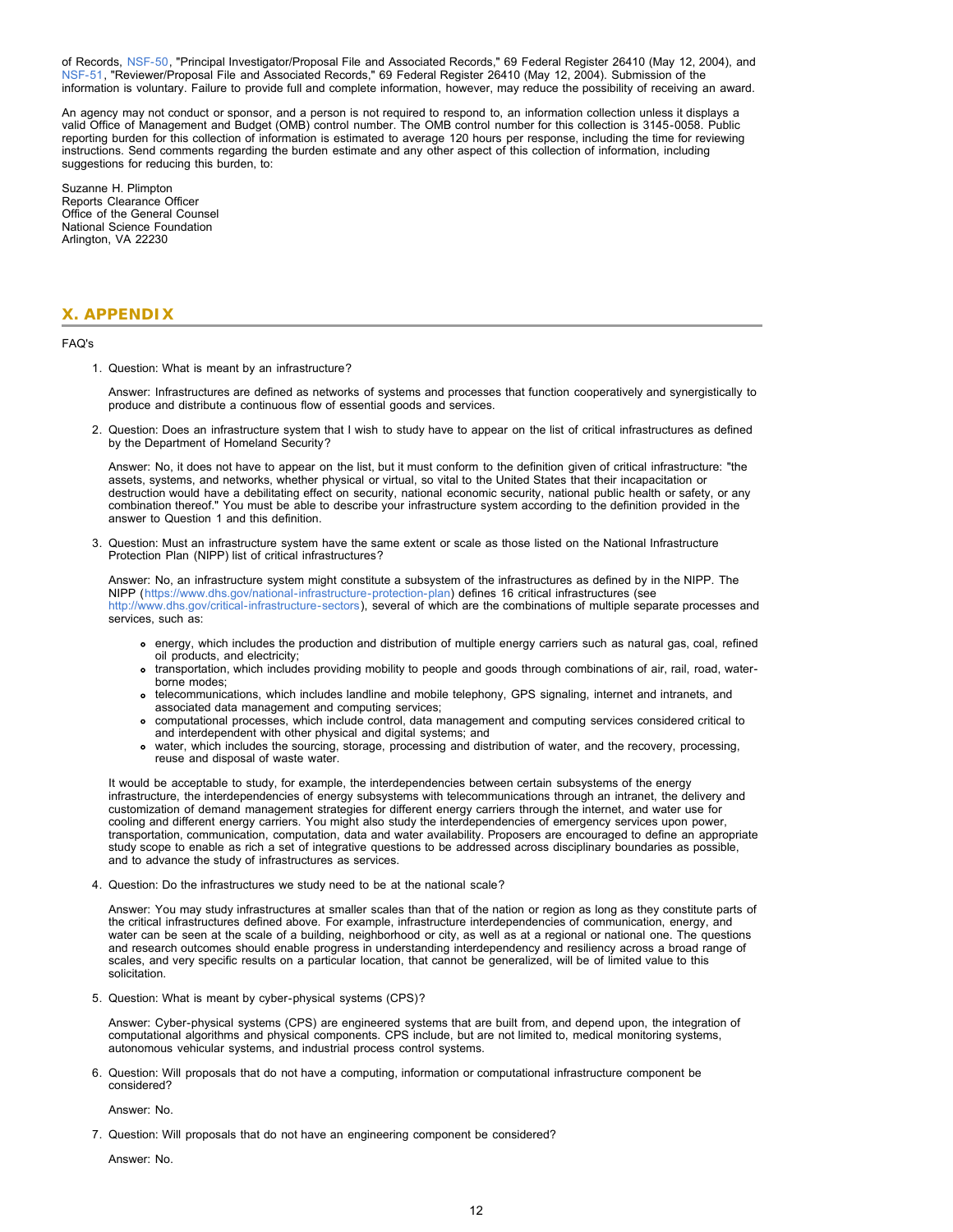8. Question: Will proposals that do not have a social, behavioral and economic sciences component be considered?

Answer: No

9. What is meant by interdependent infrastructures?

Answer: Two infrastructures are interconnected if the processes by which one infrastructure delivers its services is affected by the state of the other. If both infrastructures require each other's services then they can be considered interdependent, if only one requires the other's services then it is dependent, examples of interdependent and dependent infrastructures are:

- the interdependency of water and power: the requirement of water for cooling thermal cycle power plants and the need for power to deliver the water to the power plant;
- the interdependency of transportation and public health: the requirement of human resources to deliver public transportation and the dependence of health services on human resources arriving by public transportation;
- the interdependency of power and cyber-physical systems: the need of power for sensors and control systems and the dependence of power systems on detection and control of faults for safe and reliable operation; and
- the interdependency of finance and communication: the short-term dependency of financial services on communication and internet services, and the longer-term dependency of communication services on the integrity of financial services.

We draw a distinction between interconnected and interdependent infrastructures. Two infrastructures can be interconnected at a given location, but not interdependent, because of geographical proximity such as the colocation of pipes and fiber optic cables, or electricity poles carrying telephone wires. In this case, the state of one infrastructure is affected by the state of the other through the spatial correlation but not by direct use of each other's service outputs.

10. Question: Can I study interconnected infrastructures only?

Answer: No, proposals that just study infrastructures that are interconnected but not interdependent are not responsive to this solicitation.

11. Question: What is meant by resilient or resiliency, adaptability and robustness?

Answer: There have been many definitions of resiliency offered across different disciplines, and this solicitation does not wish to be overly prescriptive in defining these terms. A recent definition of resilience is "the ability to prepare and plan for, absorb, recover from, or more successfully adapt to actual or potential adverse events." The essential features of resiliency are the ability to absorb disturbances, or avoid disruptions, and "bounce back" and respond. The core element of resiliency is "bouncing back," which in this context is taken to mean the recovery of levels of service by the infrastructure after a disturbance. This service level recovery may be accompanied by changes in system components and structure that are temporary and permanent, which has been defined as adaptability. A linked concept is robustness, which is the loss of service that is induced by a disturbance. The boundary between when the system is responding robustly and when it is being resilient is not clear because the entire response is a dynamic trajectory governed by feed-forward and feedback control interventions as well as design features. Proposals should be clear about the metrics and measures that they are employing for resiliency and robustness of given infrastructure services and how any data collected or used within their studies will be manipulated to compute such measures. Furthermore, resiliency is affected by how well we design interdependent systems to account for the wear and tear of day-to-day operations.

12. Question: I am specifically interested in the response of individual infrastructures to hazards. Is it appropriate to submit to this solicitation?

Answer: No, the goal of this solicitation is to focus on the interdependent nature of infrastructures with consideration of their long-term resiliency. The reduction in service levels or the degradation of process performance due to failures that occur due to interdependencies and cascading failures is of interest. It is preferred that the scope include not just responses to extreme events, such as natural disasters or large-scale terrorist attacks, but to other more mild disturbances that may cause temporary disruption of service but not catastrophic loss. Furthermore, studying how normal operations whose quality could be compromised by the slow degradation of infrastructure components such as the loss of social cohesion or formation of potholes due to poor road maintenance is also within the scope of the solicitation.

13. Question: Is resiliency to deliberate attacks on interdependent infrastructures considered within the scope of the solicitation?

Answer: Yes, the source of the disturbance can be considered as a deliberate attempt to disrupt the smooth functioning of the infrastructure processes and delivered services. Again, a narrow focus on the disruption of a single infrastructure is not within scope. Proposals that consider how deliberate attacks exploit cascading failure mechanisms are encouraged. Design strategies that increase system resiliency to all kinds of disturbances, malicious or natural, are within scope.

14. Question: How do PI teams meet "the interdisciplinary criterion" and how do proposals "broadly integrate across engineering, computer, information and computational science, and the social, behavioral and economic (SBE) sciences"?

Answer: Integration can occur at many levels of research. This solicitation is particularly interested in discovering and elucidating process-level interactions that occur among these disciplinary components within interdependent infrastructure services. Thus, not only must all components be fully integrated but all components must also be sufficient to convey their disciplinary processes and to convey the coupling of those disciplinary processes. In order to ensure an interdisciplinary approach to studying ICIs, proposals should include and clearly identify at least one PI or co-PI who is a computer, information or computational scientist, at least one who is an engineer, and at least one who is a social, economic or behavioral scientist. The solicitation will support teams of three or more PI/co-PIs. Single-PI proposals are not allowed. It is required that the PIs form an interdisciplinary team, but it is not required that they have specific departmental or school affiliations or degrees.

15. Question: In "supplementary documents" under the "management and integration plan", point (d), the PIs are asked to "describe collaborations and partnerships and their integration with the project," what are collaborations and partnerships in this context?

Answer: This refers both to the collaborations that are formally defined by the submission of collaborative proposals and partnerships with other organizations that are essential to the success of the project. This includes any partners that are receiving funds through any line in the NSF budget. The reasons for their funding should be included in the budget justification document. It also includes partners for whom you have submitted letters of collaboration as part of the supplementary documentation, even if they are not receiving funds from NSF as part of the project.

16. Question: If I plan to collect data that may contain personal information am I expected to consider legal and ethical issues